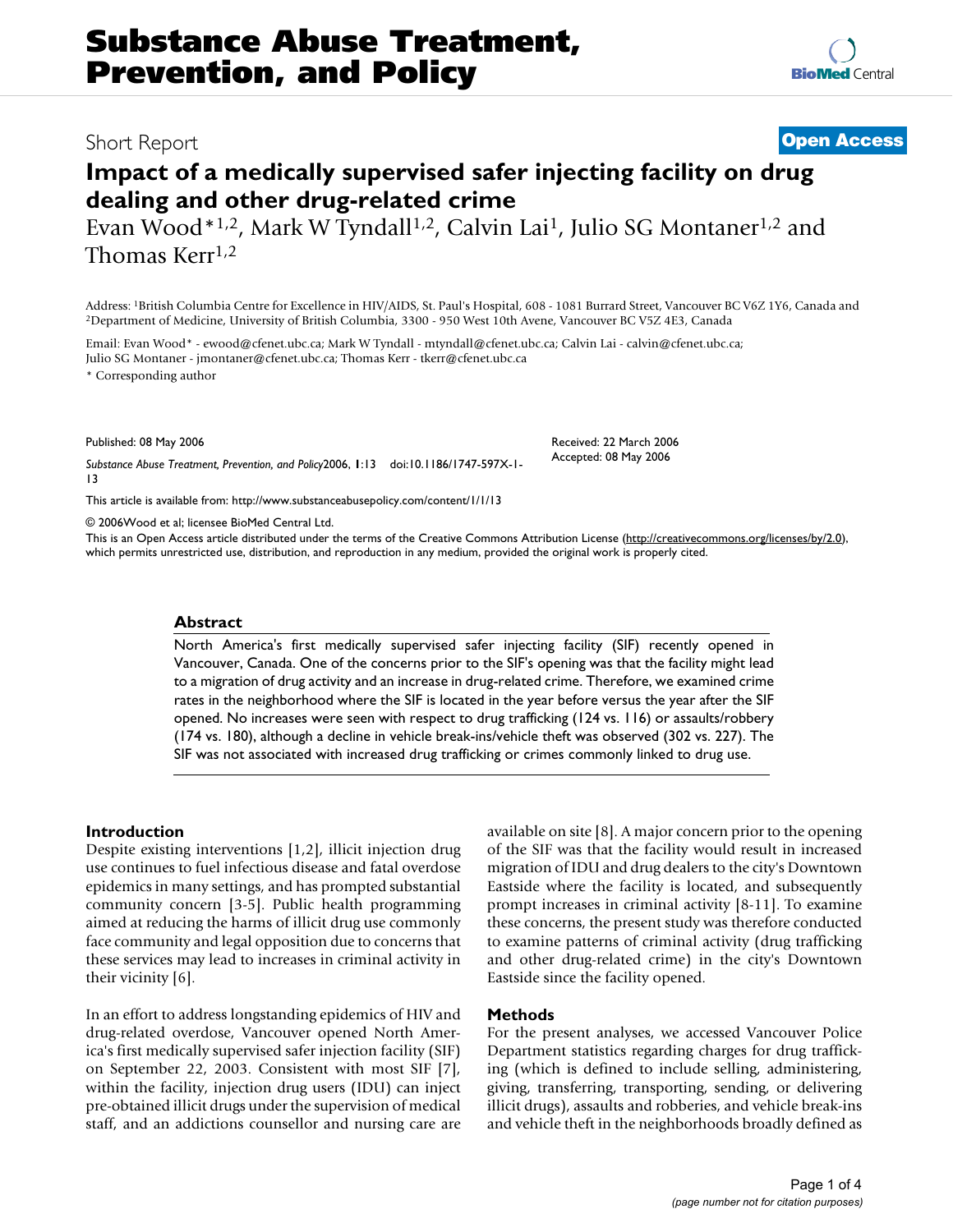

# **Panel A) Drug Trafficking**









# Monthly crude total number of charges for dr in the year before versus **Figure 1** the year after the SIF opened ug trafficking (Panel A), assaults and robbery (Panel B), and vehicle theft (Panel C)

Monthly crude total number of charges for drug trafficking (Panel A), assaults and robbery (Panel B), and vehicle theft (Panel C) in the year before versus the year after the SIF opened.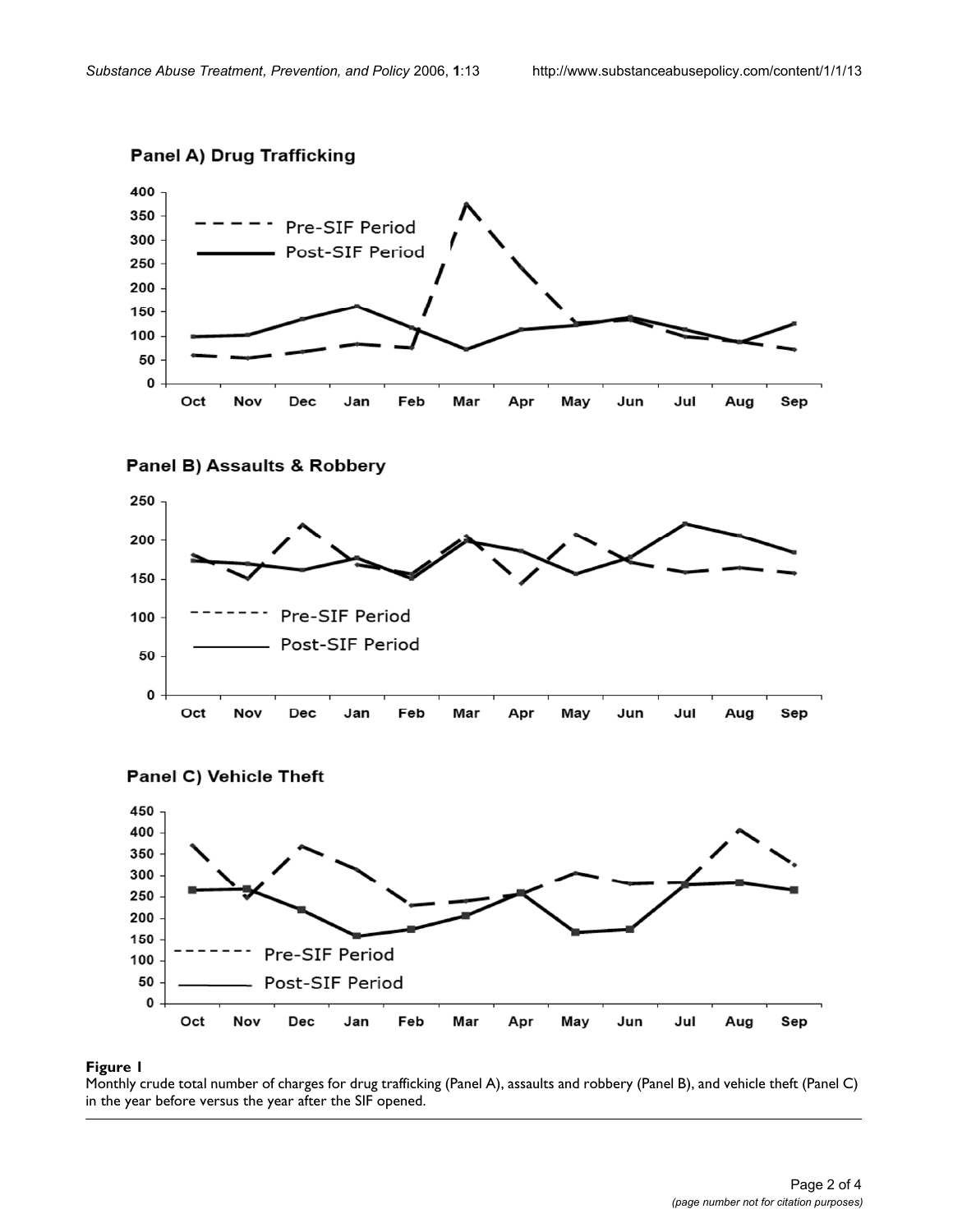the Downtown Eastside area (Downtown Eastside proper, Chinatown, Gastown, Victory Square, and Strathcona). These indicators were selected for several reasons. First, although a reduction in public drug use and publicly discarded syringes has been attributed to the opening of the SIF [12], the potential influx of drug dealers to sell drugs to the SIF's clientele has not been thoroughly investigated. Second, rates of assaults and robberies and vehicle breakins and vehicle thefts were evaluated to assess the potential of an increase in drug-related crime, since these activities have been attributed to a concentrated illegal drug scene in the neighborhood [12]. The categories of assaults and robberies and vehicle break-ins and theft were combined in the source data file and it was not possible to separate these indicators.

We compared the monthly average number of charges for these activities in the Downtown Eastside between October 1, 2003 and September 30, 2004 (pre-SIF year) versus the monthly average during the period October 1, 2004 and September 30, 2005 (post-SIF year). Since there were a limited number of data points to compare trends between years, data were plotted on line graphs, and average annual levels for each of the three indicators (drug trafficking, assaults and robbery, and vehicle break-ins/ theft) were compared using paired *t*-tests.

#### **Results**

The crude monthly totals for the year prior versus the year after the SIF opened are shown in Figure 1. As shown here, there were no obvious differences between the two years with respect to the various indicators of drug-related crime.

Similarly, using a *t*-test, no increases were seen with respect to: drug trafficking (124 [SD = 94] vs. 116 [SD 24]; mean difference = 7.9, *t*-stat = 0.26, df = 11, *p* = 0.803) and assaults/robbery  $(174 \text{ [SD = 25] vs. } 180 \text{ [SD = 21]}; \text{ mean}$ difference = -6.2, *t*-stat = -0.59, df = 11, *p* = 0.565), although significant declines in vehicle break-ins/theft were observed (302 [SD = 57] vs. 227 [SD = 48]; mean difference =  $75.7$ , *t*-stat =  $4.22$ , df =  $11$ ,  $p = 0.001$ ).

# **Discussion**

In the present study, when we compared annual periods before and after the opening of the Vancouver SIF, we found that rates of arrest for drug trafficking, assaults, and robbery were similar after the facility's opening, although rates of vehicle break-ins/theft declined significantly. These results are consistent with a recent study of the impact of Australia's first SIF which concluded that the Sydney facility was not associated with an increase in the proportion of drug use or supply offences [13].

The present study has several limitations. Most importantly, some crime statistics may be confounded by discretionary policing practices and levels of police deployment. Because of these issues, we did not investigate reports of drug possession, since the Vancouver Police Department has a discretionary approach towards drug possession. Specifically, in many instances police have directed or escorted IDU to the SIF, whereas during other periods an increased number of possession charges have been laid against IDU injecting in public reportedly as a police strategy to maximize use of the SIF and to reduce public disorder. Nevertheless, with respect to public drug use, an earlier study reported reductions in public drug use as measured by four independent measures [12]. In contrast to their approach to drug possession, the local police have a zero tolerance approach towards drug trafficking. Nevertheless, this measure suffers from uneven levels of police deployment between periods, which was evident in the drug trafficking data. Specifically, there are periodic increases in police activity that cannot be accounted for, and there was a spike in the drug trafficking data in the pre-SIF year coinciding with a well described police crackdown [14], and hence the small decline in drug trafficking charges in the post-SIF year is due to this effect. Finally, although the statistically significant decrease in vehicle break-ins/thefts in the post-SIF period does not appear to be due to the police crackdown in the pre-SIF period, due to the above concerns, we caution against inferring that this reduction was due to the SIF. Instead, we believe our overall findings suggest that the SIF was not associated with a marked increase in drug-related criminal activity.

In summary, the present study suggests that the opening of North America's first medically supervised safer injecting facility was not associated with a marked increase in drug trafficking or acquisitive crimes in the year after the facility opened. These findings suggest that the benefits of the SIF on public drug use and HIV risk behavior have not been offset by an increase in criminal activity in the neighborhood [12,15]. These findings should make a valuable contribution to the ongoing debates regarding the value of SIF, and for the cities in Canada and elsewhere that are considering initiating SIF trials [8-10,16-19].

# **Competing interests**

The author(s) declare that they have no competing interests.

### **Authors' contributions**

EW, CL, and TK designed the study. CL conducted the statistical analyses. EW wrote the first draft and compiled the co-authors' suggestions. All authors participated in the drafting of the manuscript and approved the final version.

# **Acknowledgements**